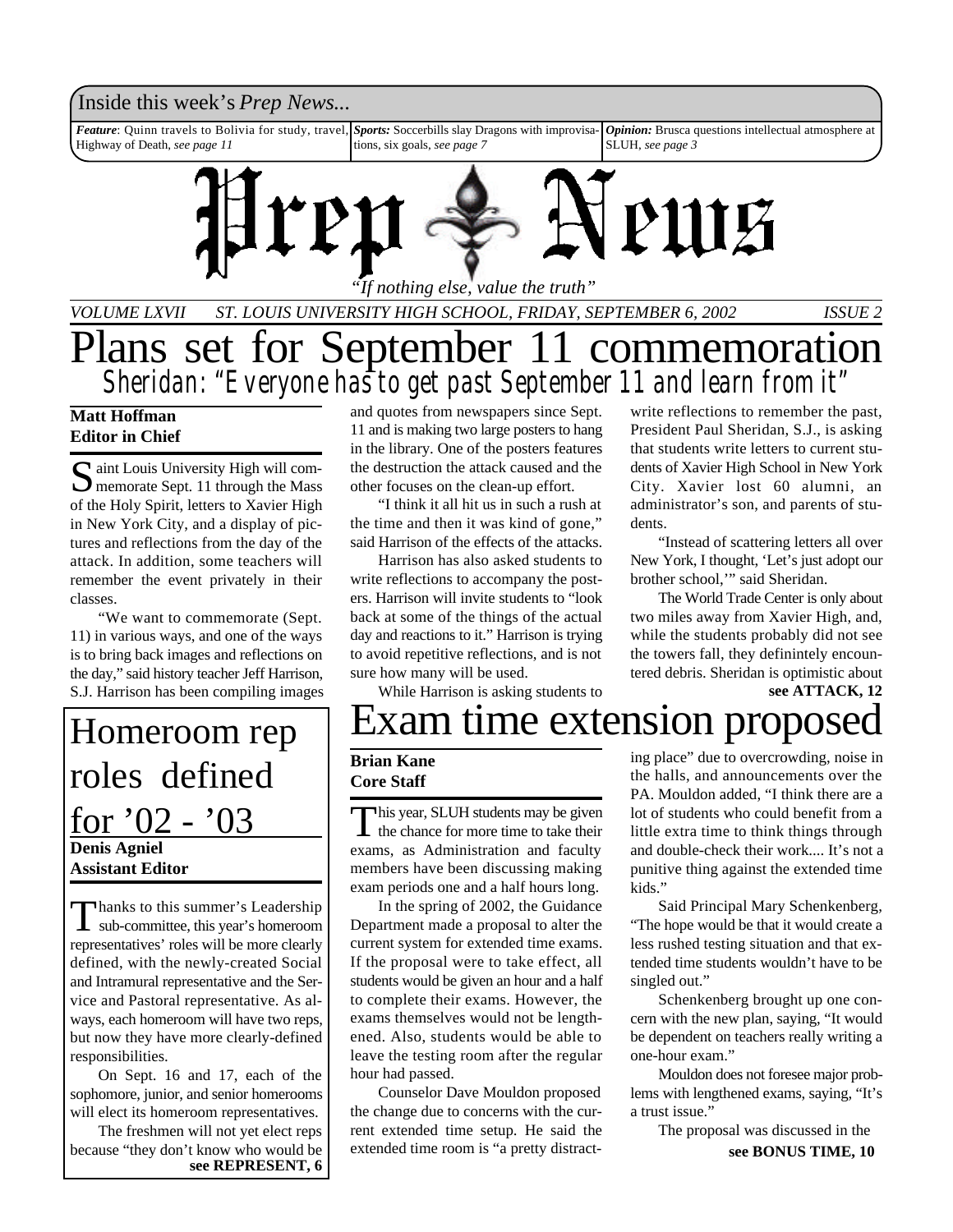# **News** September 6, 2002

# May revamps sophomore prayer service

# *New format focuses on prayerful meditation*

# **Patrick Stephens Core Staff**

In an effort to share the closeness he has<br>developed with God in his years at n an effort to share the closeness he has Saint Louis University High, and "give back to the SLUH community," Algebra II and Geometry teacher Bill May has taken on the responsibility of leading each sophomore prayer service this year. The format will be a spinoff of the Ignatian Spirtitual Exercises but not a duplication of them.

At the end of last year, May approached Pastoral director Robert Garavaglia with the idea of changing the format of sophomore prayer services, the purpose being to "provide the sophomores

# We want you: Activity Fair

## **Tim Friese Reporter**

New and old Jr. Bills alike have the opportunity to take in the the sights opportunity to take in the the sights at the annual STUCO Activities Fair this Tuesday, Sept. 10. The Fair will take

place at activity period in the Danis Lobby.

The Fair is a gathering of various SLUH clubs interested in spreading their message and boosting membership. Brock Kesterson, STUCO moderator, social stud-



**Grant Menges hangs up posters for the Activity Fair.**

ies teacher, and Activities Fair organizer, says that the Activities Fair will "let (students) know what's out there."

Each participating club has one table with a poster provided by STUCO. More than 20 clubs, ranging from *Sisyphus* to the Young Democratic Socialists to Bowling, plan on participating.

Kesterson says that this year's Fair

an opportunity to meditate." Garavaglia thought over the proposal and soon warmed to the idea, saying he is "intrigued by the idea of one person leading all the prayer services for one year...as a journey."

When deciding to share his life experiences and lead prayer services, May chose sophomores to guide because he has taught them throughout his entire high school teaching career and is presently a sophomore homeroom teacher.

But the services aren't just limited to May talking about his closeness to God. In addition, they allow sophomores to meditate and think more critically about their relationship with God. There is an

will "key in on underclassmen involvement" since they are least familiar with the school's club offerings.

Some clubs, like the Outdoor Experience Club, are hoping to boost membership through this year's Fair. Moderator Patrick Zarrick says that the OEC will

have descriptions of activities and will show some of their equipment in order to recruit new students. Zarrick remarked, "I always like the Activity Fair." Other clubs,

like the Spanish Club, moderated by Spanish teacher Myriam

Aliste, will just be showing off some of this year's activities instead of finding new members. Aliste said that the Spanish Club's first plans are to organize support for their team in the upcoming foreign language department soccer tournament.

As Zarrick remarked, the Activities Fair promises to be a "cornucopia of captivating clubs."

overall theme that God loves everyone unconditionally, with related ideas connected to that central theme serving as themes for each prayer service. Each service will consist of one to three readings (depending on length) followed by questions for meditation. May said that meditation was a key component, since "silence is very important to prayer."

 Although the themes he is concentrating on with the sophomores are some of the themes that appear in the Ignatian Spiritual Exercises, May indicated that it would be impossible to duplicate the entire experience in the twelve minutes he has each week. Also, May isn't "certain **see IGGY, 5**

BY THE NUMBERS: BACK TO SCHOOL **MIXER 300** Dance T-shirts sold **13** T-shirts sold to girls out of dress code **2600** Approximate attendance of the Millenium Mixer **2702** Sodas sold by Mr. Merriott to benefit the senior service tip to Honduras **3** Times Mr. Clark said, "WOW!" upon hearing 2600 people packed into the Gym and theater lobby **1** Grinding couple broken up by a PN Editor in Chief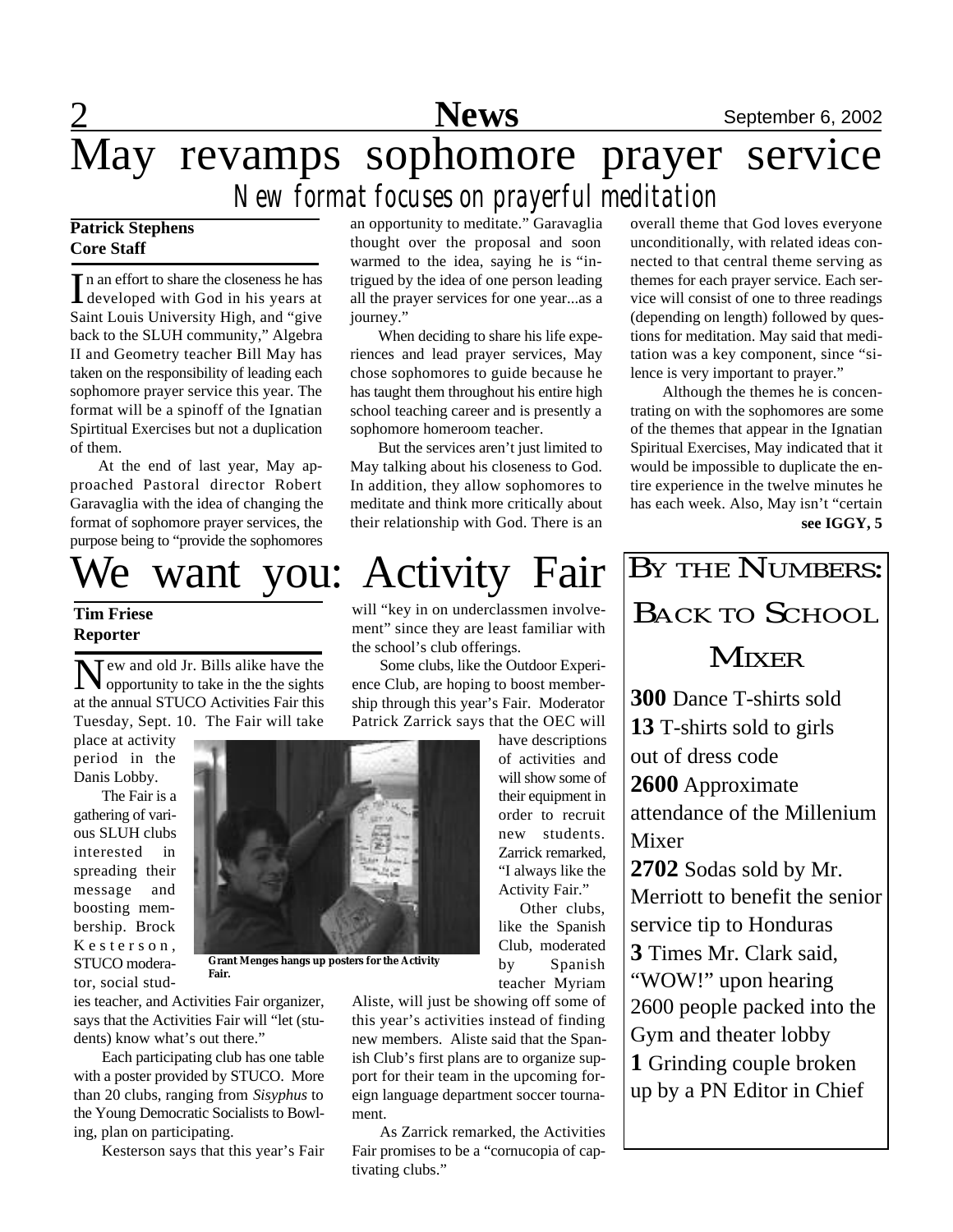# **September 6, 2002 Opinion** 3

# COMMENTARY Intellectual curiosity should be valued

### **Geoff Brusca Editor**

O ver the summer, the most common complaint I heard<br>from SLUH students was that their summer reading was a ver the summer, the most common complaint I heard terrible and useless burden. Friends and classmates insulted and ignored it because they thought it was unnecessary or inordinately long.

This attitude isn't, however, confined only to the summer. During the year, it's not hard to find someone who thinks the assigned reading is stupid and blows it off. I know many people who brag about not having done their reading and are proud about not being prepared for class. Yet these same people consider themselves good students who have valid opinions.

Some people constantly insult others because they like to read, or want to learn about science or math, or because they participate in what are seen as unpopular or dorkish clubs. Kids are often mocked for wanting to learn outside of school or for enjoying academics.

I'm surprised by this streak of anti-intellectualism at SLUH. When I first came here, I was expecting to find that everyone else had the same desire to learn that I did. I'm often afraid to raise my hand in class to talk about the books I've read because I know people make fun of what I say, often while I'm talking. I can remember when I was a freshman and people would openly laugh when I used a word they hadn't heard. People still do. And still more attack others who mention what they've learned or find interesting, which often furthers discussion. Kids are badgered to participate less and act like they know less—at a school.

If pride in SLUH is based on the education it provides and the

class of people it produces, then the pride itself is based on the academic system and the scholarship this school is built to encourage. Getting accepted to SLUH is seen by many as a badge of intelligence, a mark of intellectual ability.

Therefore, anti-intellectualism is counter to any feelings of pride we may have for what we do here. Why would you want to go to a school known for its education if you berate those who want to learn? What's the purpose in affiliating yourself with such a great tradition of learning if you only encourage people not to?

But the effects of anti-intellectualism go beyond just our school and schoolwork. By not reading or thinking, you close yourself off to incredible expressions of humanity and pools of human thought. You could forget to ask the questions that define us or consider the beauty of our lives. You could forget to enjoy a world thousands of times deeper, more stimulating, and more engrossing than what is merely obvious. By not seeking to learn about math, science, history, and other cultures, you deny the world around you and alienate yourself from everything but your homogenized bubble. You damn yourself to a universe where you only understand you, and connection with anyone else on a significant level is all but impossible.

To be proud of not trying or wanting to know is to wallow in ignorance; it's to accept a subordinate role in the world simply because the alternative isn't cool enough. It's to be ruled by a culture which is determined by what is popular and superficial.

As SLUH students, we should be encouraging an open environment for learning. It should be our goal to ensure that no student is ever afraid to participate in or enjoy it. Otherwise, what are we doing here?

# LETTERS TO THE EDITOR Freshmen should embrace opportunities for fun at SLUH

To the Editor:

As I walk down freshman hallway, I can't help but be reminded of all the good times that SLUH has given me. I can't believe I am a senior. People tell you high school will fly by, but you can't believe them because this week seems like an eternity with three hours of homework a night, five tests, play practice, CSP, volleyball practice, club meetings, work, and attending SLUH games. But high school does fly by.

Before I know it, I am going to be a freshman again with those same feelings of excitement, doubts, and fears I had when I came to SLUH. I remember how it feels to be a freshman; I know how big the seniors looked with their facial hair and how cool they were.

If there is one piece of advice I can give to freshmen, it is do SOMETHING, ANYTHING. I know you hear this advice from Fr. Sheridan, Dr. Schenkenberg, your homeroom teachers, and

other teachers. They are right on. Don't think you are the only freshman who has ever been afraid to join a club or go to a soccer game.

When I talk to people about SLUH, the students who don't like it and can't wait to leave or have already left are those students who aren't involved. They come to school at 7:45 and leave at 3:10. When you get involved in activities it is extremely rewarding and it makes SLUH more than the great academic place it is. It makes it more than hours of homework and tests. You begin relationships with people that you will know for the rest of your lives. You make memories that will last the rest of your lives.

SLUH has so many ways to get involved, and doing so will make your experience ten times better, I guarantee it. Don't think that you can't get involved because you have too much homework. Homework is important, but not everything at SLUH. **see MCCARTHY, 5**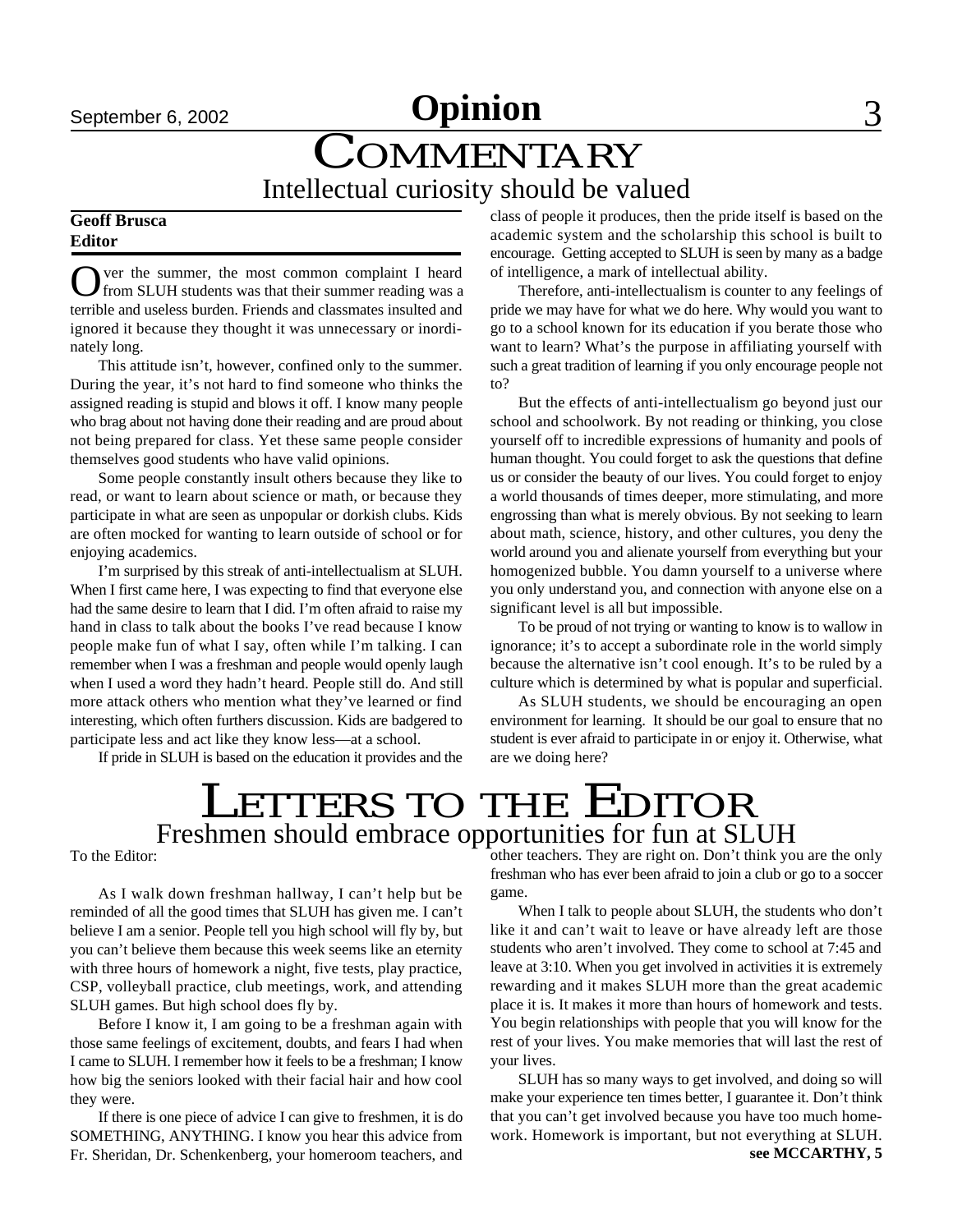

# **Core Staff**

During the past few months, a few<br>have been born. These members are the uring the past few months, a few new members of the SLUH family newborn children of SLUH faculty, including the most recent births of Anthony Stephen Garavaglia, Donald Martin Ross,

have." Garavaglia's son was born on May 12 and is now four months old.

Head basketball coach and math teacher John Ross and his wife had their first child on Aug. 5.

"I almost missed it," said Ross. "I was out on the golf course, and my wife called about six times until I finally checked my messages."

> The Rosses' son, Donald, was born five weeks before his Sept. 10 due date. Donald was delivered at St. Luke's Hospital and weighed 5 pounds, 8 ounces.

> "Because he was so early, (Donald) was kept in a special unit," said Ross.

Donald arrived home two days after Ross's wife did, both very healthy.

English teacher and *Prep News* moderator, Steve Missey and his wife Julie had their first son on Aug. 19 at St. John's Hospital. Lucas weighed 10 pounds, 11 ounces, and was 23 inches

"He is a giant, giant baby," noted Missey, who is delighted to be a new

**Steve Missey comforts his two-week-old, Luke.**

and Lucas Stephen Missey.

"I feel like I'm being tested to be a more patient and loving person," said pastoral director Rob Garavalglia of being a new father. "I feel like my son is a

# Colombian exchange commences

## **Tom Queathem Reporter**

The SLUH community welcomes visitor Juan Manuel Jojoa, who comes to he SLUH community welcomes visi-SLUH from Barranquilla, Colombia, as part of the foreign exchange program. Jojoa will remain at SLUH for the first semester and leave in time to enjoy Christmas with his family.

Spanish teacher Charlie Merriott started the exchange four years ago, and said, "It has been a real successful program."

Merriott said, "The goal of the program is to improve (the students') English by total immersion into the American culture." Jojoa's introduction to American culture continues into his schooling, as he is taking five classes: biology, English, algebra, theology, and history.

The two breaks that Jojoa has during the day are good because, "after too much English the mind just shuts down," Merriott said.

While in St. Louis, Jojoa will live with junior Tim Friese and his family and participate in activities they have set up, such as attending a baseball game.

Jojoa had a bit of trouble just getting into the United States, not receiving his visa until the third attempt. This delay gave him only two days to prepare for the beginning of the school year. After this rocky start, though, Mr. Merriott said, "[he] has adjusted extremely well."

"We're getting more sleep than we probably have a right to," he added.

"Right now, it's really time consuming," noted Ross of being a parent. "You look down at him, and you see his face, and how he's so helpless. It's an amazing feeling that makes you wonder if you can handle it, but you know that you have to."

Concluded Missey, "It's hard because we don't have all the time that we used to. Even though we have no time, it will all work out."

# With Witz gone, Woodworth rec room overseer

## **Brian Korbesmeyer Reporter**

A lthough many may have taken the<br>presence of Brother Witz in the lthough many may have taken the SLUH basement for granted, for the first time since 1987 he is not in charge of rec room operations. Ever since Fr. Hagan, the initial rec room supervisor, decided to focus on the Rifle Club, the rec room had been Brother Witz's turf.

However, Witz decided to retire from his duties following knee surgery last spring. The hand-picked replacement for the legend is Fine Arts guru John Woodworth. A SLUH graduate of 1996, Woodworth attended Truman State University from 1996-2001 to pursue studies in Studio Art.

Following his tenure in Kirksville, Woodworth worked as part of the Alum Service Corps last year and was assigned to the SLUH Fine Arts Department. During his first year, his time was focused on art classes, so the added responsibility of the rec room is somewhat of a jump.

However, Woodworth is not concerned despite the expectation that he will be in the rec room every morning from 7 a.m. until homeroom, during activity period, and after school. When asked if he **see CHALK, 5**

wonderful gift that I'm not worthy to long. father.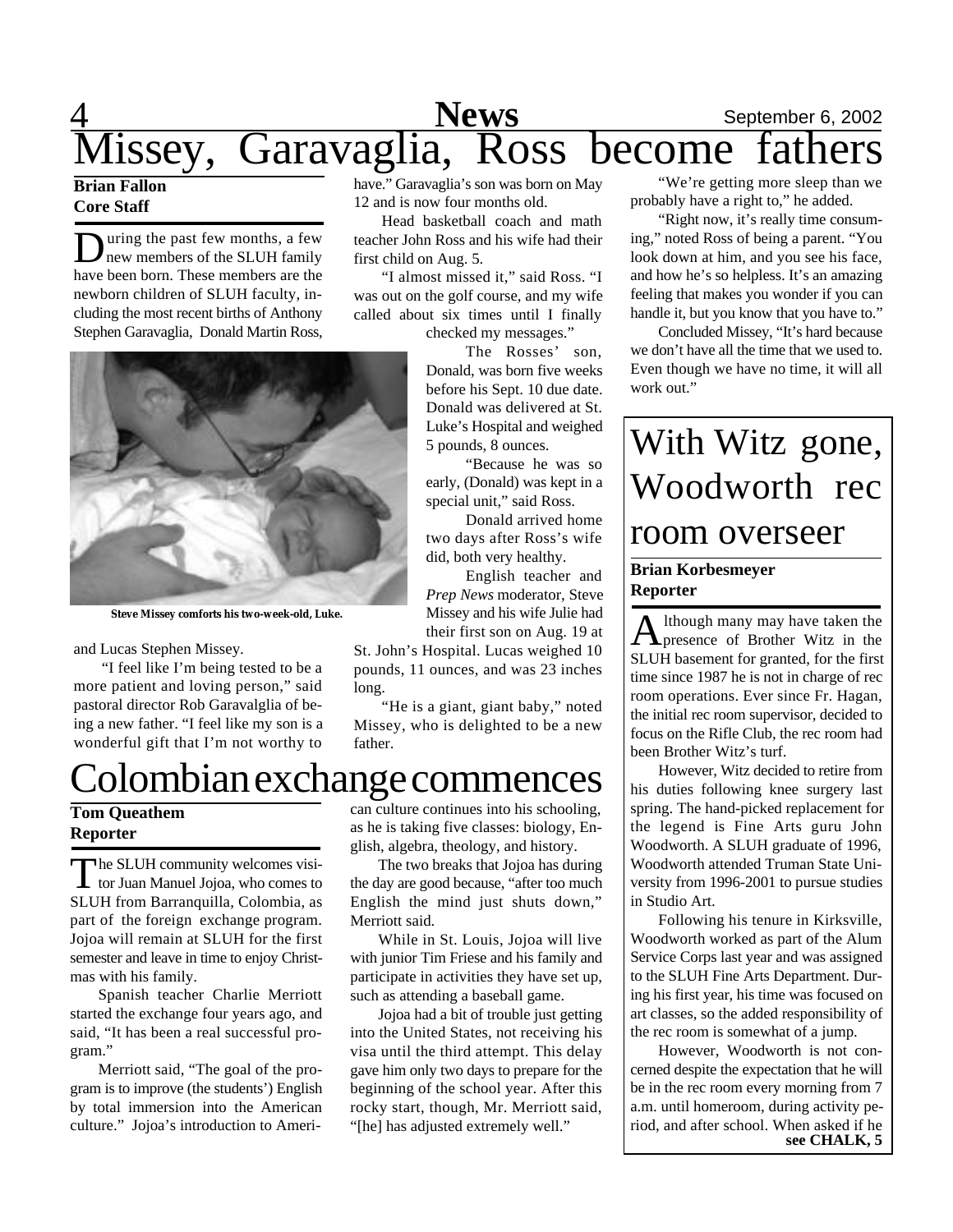# September 6, 2002 **News** 5 Europe trip brings fun, learning—mostly fun

### **Joel Koehneman Reporter**

E very year students wonder what<br>would be the best way to spend their very year students wonder what summer. Some students get jobs, and others just take the summer off. But twentyfive students decided spending twentyfive days in Europe was their best option.

The students spent the first week of the trip carving their way through Swit-

zerland, Austria, and Germany at a rapid pace. They worked their way to Italy, "which was the country I was most interested in visiting," said senior Kevin McEvoy.

When in Rome, everyone wanted to

see the Colosseum, so after a six-hour tour of one of the world's most historic cities, the students went to the Colosseum. Once they walked into the Colosseum, the stu-**IGGY** 

the sophomores would be ready for anything that intense anyway," considering the Spiritual Exercises are a thirty dayevent, most of which is dedicated to isolated meditation.

Garavaglia loves the idea of a variation to the prayer services. He likes May's initiative because typically there is a tendency to talk during prayer services; starting meditation will give sophomores "more opportunities to participate and be

# CHALK

plans on introducing any policy changes within the rec room, Woodworth replied, "A lot of tradition was created here by Brother Witz, [and I don't know] how I could change that." One thing that is nearly impossible to match is Brother Witz's dedication to the rec room, as well as his sixth sense about when a nickel is owed to his black lock box. Nevertheless, Woodworth is up for the challenge, sar-

dents wasted no time in taking pictures of others doing their best to reenact scenes from the motion picture *Gladiator* on its floor.

After the students took their fill of photos, they left the Colosseum to explore the ancient city of Rome. That night, after the students ate dinner, they convened outside the train station and got ready for a night many said they will never forget.

While many people were afraid to

travel after Sept. 11, the airplane flight was not the scariest method of transportion used by the students. Students packed on the night train from Rome to Nice. During the ride, some "rail gypsies" as senior Derek Win-

ters put it, boarded the train and successfully broke into the students' compartments. "We were just lucky that we had people awake when they came into our

(from 2) engaged...in prayer, song, meditation, and writing." In regards to the meditation being a permanent practice, May says, "I'm willing to do it as long as Mr. Garavaglia is willing to let me do it," although it will need to be refined.

> As it stands now, the other classes won't have any variation from their weekly services. However, theology teacher Sciuto has taken over the freshman prayer services with select faculty members leading the first freshmen prayer services. For juniors and seniors, Garavaglia asks fac-

(from 4) castically remarking, "I will just yell a lot."



room," said McEvoy.

However, not everyone in SLUH's group was so fortunate. Senior Dan Mooney had his backpack stolen. The thieves took off with about the equivalent of \$150, but Mooney expects to be compensated by his insurance. "That was not the worst part though," he said. "It was how much worrying I went through and the inconvenience." After filing his insurance, the trip continued into France.

The students visited Paris on the last three days of the trip, and they wanted to make the most of their time. A group of seniors, led by Winters, took a marathon tour of Paris in one day. "I tried to see everything," Winters said, "I might not be able to do this ever again." The day started off with students visiting Jim Morrison's grave at 7:30 a.m. and ended with a visit to the Eiffel Tower at 11:00 p.m.

While it seems as if the Travelbills only had fun and excitement, French teacher and chaperone Jennifer Crespin commented that, "The trip is beneficial because it exposes kids to a culture they have never experienced."

ulty members or students whom he thinks will have a unique message to lead a service and encourages people to talk with them if they have any new ideas or would like to lead one.

# MCCARTHY

### (from 3)

Think about it, do you want to have memories of good times? Memories of pep rallies and Fr. Harrison and Mr. McCarthy shaving their heads, or of you and your friends painting yourselves blue and going crazy at football games, or of your baseball team winning the MCC, or of you and your friends showing off your rings at the Junior Ring Dance? At your thirty-year reunion you will talk to your friends about that great SLUH vs. Parkway South football game and say you were there. I love every bit of this place and I want everyone to take advantage of the great opportunity they have and GET INVOLVED. Sincerely, Matt McCarthy '03

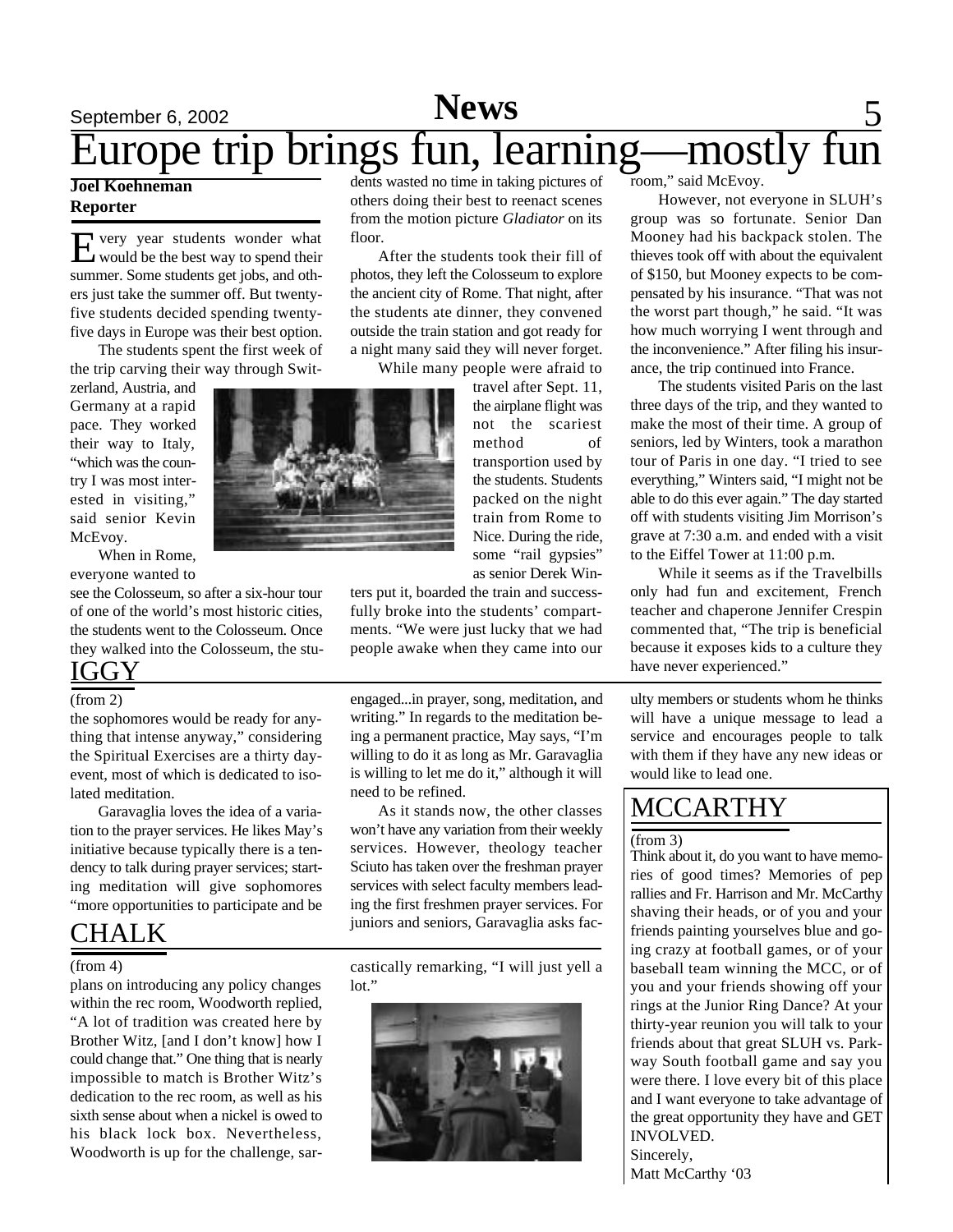# 6 **News** September 6, 2002 Jr. Bills head to see the sights, beauty of Russia

### **Tim Piechowski Sports Editor**

Complete little brother in the family moved<br>to live with his grandma for three  $\perp$  to live with his grandma for three weeks while I lived in his room," said Joe Thomas, a member of the group of Saint Louis U. High students who participated in a summer exchange in St. Petersburg.

This year marked the fourth year SLUH students have spent part of their summer in St. Petersburg for an exchange program with the St. Petersburg Physical Technical School. The eight students who attended were Nick Engle, Dan McDougal, Scott Cunningham, Jamie Stroble, Geoff Brusca, Tim Piechowski, Tim Kenny, and Joe Thomas. In the exchange, SLUH students attend school, visit important sights, and live with Russian families for a three-week period.

"(The exchange) offers students the opportunity to be immersed in the language and to understand why (Russians) live the way they do," Russian teacher Robert Chura said.

Monday through Friday the group

# REPRESENT

### (from 1)

best for the job (this early in their freshman year)," said Student Council moderator Brock Kesterson.

This year, each homeroom will showcase two reps with clearly defined duties: one will undertake the responsibilities of the Social and Intramural rep, and the other the Service and Pastoral duties.

"We're going to give them duties that are more specific," stated Kesterson, "so they can actually have something to do."

Whereas last year the homeroom reps each shared the same job—responsible only for "their dances and the Bosnian drive," according to Kesterson—this year the reps will assume much different positions with broader responsibilities. Kesterson explained that he wanted to make sure that the reps become "more involved...and attended school from nine to twelve. Following a short lunch the group toured through St.Petersburg.

"Peterhof was my favorite place in St. Petersburg. It gave us a chance to walk around and experience Russia on our own," Engle said.

Peterhof was the summer palace of Peter the Great. The palace is well known for the water fountains on its grounds, and its grand canal entranceway.

"I loved walking Nevskii Prospect," Stroble said. On the Prospect, students found several cool souvenirs to bring home. CDs and video games were popular among the group, as pirated CDs cost a mere 70 rubles, or \$2.30. Other students found more traditional items such as Matriowska dolls (which unscrew with smaller dolls under the first doll) and hats from the Soviet era. On the weekends, host families were given the opportunity to bring their guests wherever they wished.

"When I went to the family's *dacha* (summer cabin) I played fetch with the family's dog on the Gulf of Finland," Stroble said. Other students were taken by

their host families to see the White Nights of St. Petersburg, where they watched the harbor citie's bridges rising as the sun went down at three in the morning.

Near the end of their three-week stay in Russia, the SLUH contingent went on a two-day trip to Moscow by overnight train. In Moscow students saw a circus and the Russian National World War II history museum, and bought souvenirs in a massive souvenir park.

Many students enjoyed their final night with their host families.

"The last night we had a bigger dinner than normal with the whole family. They gave me an army hat, a fur hat, some old rubles, and some vodka and chocolates for my parents," Engle said.

"You Russify a bit," said Chura of the trip on the whole. He continued, "You go and experience things that are typical of their culture, and it rubs off on you."

Students from St. Petersburg will be coming to St. Louis in January to complete the exchange.

more accountable."

The Social and Intramural rep will help with dances and mixers, coordinate intramurals with history teacher Dave Barton, work with Social Commissioner Matt Arnold and other class reps, raise school spirit in the homeroom, and help organize rec night.

Arnold plans on using the Social and Intramural rep "to get more input from the people, from the kids (in the homerooms)." He identified these reps as being integral in the planning process for dances. Arnold added that he would rely on them to work mixers and to have meetings with the other class reps to decide themes for dances.

The Service and Pastoral rep is charged with coordinating masses and retreats with Pastoral Commissioner John Barnidge, other class reps, and pastoral director Rob Garavaglia, helping with days of service, and coordinating with the Community Service Program and CSP moderator Sue

Walsh.

Both reps will be expected to help with the Bosnian drive, the Talent Show, and Spring Fling, hold the door for Belly Brigades, attend mandatory STUCO meetings every other week, play an active role in Student Council by bringing suggestions and voicing student concerns/wishes, help with the Cashbah travel raffle, and support their classmates at sporting, theater, and other school events.

"Homeroom reps aren't going to be sitting in homerooms now and bringing donuts in," said STUCO President Casey Barrale. "They're going to get a more hands-on feel to STUCO."

Kesterson made it clear that the position of homeroom representative "gives the (rep) more leadership responsibility." But with responsibility come consequences: if the rep does not fulfill his duties, he will be removed.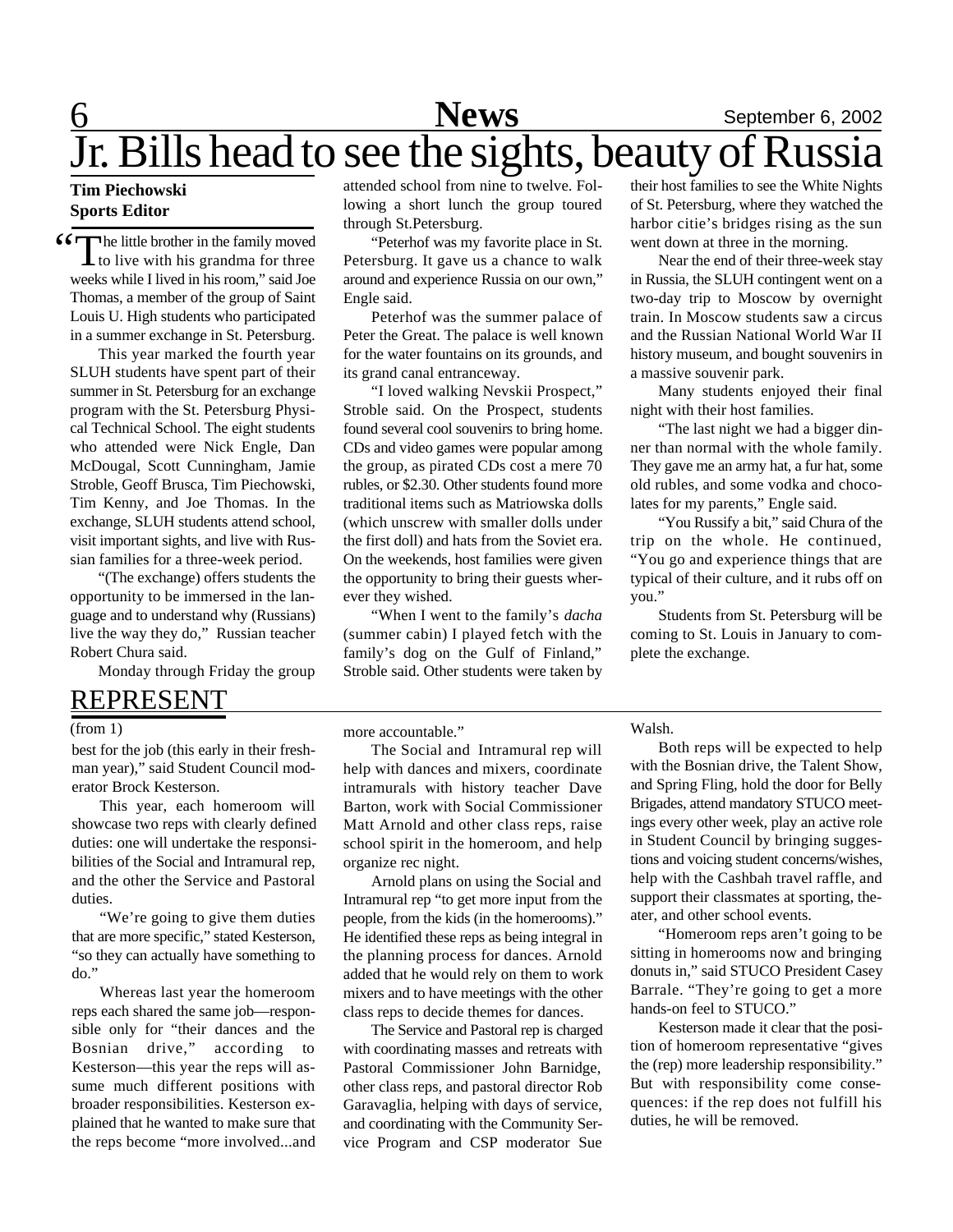# September 6, 2002 **News** 7 StateChampBills win season opener found another way to put it past Reynolds, while swimming furiously down the pool.

### **Jon Kim Reporter**

ednesday afternoon, SLUH's Polobills were understandably a little nervous about their first game of the season. The Polobills notched ten goals, going on to defeat the Parkway West Longhorns 10-7. Although the Polobills deftly beat the opposing team, their performance left much to be desired.

In the first quarter, 1:30 into the game, a Longhorn found a hole in the SLUH defense and managed to get open to the goal, forcing senior Cliff Reynolds to foul the player. Aggressively bearing down on the player to prevent a shot, Reynolds was ejected, leaving the SLUH goal open to an easy shot.

With the score 1-0, it was a painful start for the Jr. Bills, but they struck back by slamming the ball into the net. Yet at the end of the quarter, Parkway West

# **Dan Sinnett**

# **Reporter**

Instead of dancing the night away last<br>Friday, the SLUH Footbills were hard Friday, the SLUH Footbills were hard at work, taking part in a jamboree. The jamboree format amounts to a scrimmage-like atmosphere in which the Gridbills executed eighteen offensive and defensive plays each against Lindbergh and Washington.

 SLUH entered the jamboree looking to gain live game experience for certain players while protecting others from injury. Coach Gary Kornfeld saw a big advantage to "hitting somebody new, instead of hitting ourselves."

 With the outcome of the jamboree inconsequential, SLUH kept some things in the closet. Quarterback Dossie Jennings only ran twenty-six plays, leaving senior Matt MacArthur the other ten plays. Kornfeld went into the jamboree knowing he was "not going to show a lot" offensively.

 Something the Jr. Bills did show offensively was young talent. Sophomore fullback Matt Herzberg scored a shortyardage touchdown and junior tight end and the score was 2-1, Parkway West. In the second

q u a r t e r , t h e Polobills came out strong with sophomore Tim Heafner tying the score 2-2 thirty seconds in. Offensively dominating Parkway West, the Polobills were led by senior Bill Dahlmann, who scored three goals. The Jr. Bills outscored Parkway 5-2 in the second quar-

ter.



**Cliff Reynolds defends the Jr.Bills' goal.**

Shooting down the left side like a speed

boat, Dahlmann left Parkway West trailing behind, exploding out of the water and pounding the ball into the goal.

 Parkway West answered by scoring another goal, only to be oneupped by a brilliant goal by Tommy Heafner.

In the deep end of the pool, junior Colin Tyrrell pushed his way into the 2-meter position, physically dwarfing his guard. Receiving a pass from the wing, Tyrrell twisted, thrashing the water like a shark, and making his opponent foul him. Tommy **see POLO, 10**

Footbills look good in jamboree

 The team believed the jamboree helped them greatly. Senior guard John Niehoff said the jamboree helped the team "see how newcomers will react to game speed," but quickly added that they "won't know

Coming back from the halftime break, the Turbobills again dominated the pool. About three minutes into the quarter, Reynolds threw a perfect pass to Dahlmann, who caught the arcing pass

until the real deal against Riverview."

 Steve Mathias, who caught three balls at the jamboree, says the day was, "a good learning experience." Mathias's sentiment seemed to be shared by the team.

# **Parabrat**

JR. BILLS SUFFER LOSS IN OVERTIME

Thursday night, the Jr. Bills traveled north to Riverview Gardens and came home with a 37-31 overtime loss. Coach Gary Kornfeld called the season opener "a wild, doozy, overtime game." Senior wideout Joe Moellering was Dossie Jennings' favorite target, catching two touchdowns to add to Jennings' two rushing TDs. This offensive production wasn't enough to overcome Riverview Garden's daunting offense. Cornerback Nate McMahill called the game "a tough



**Joe Moellering looks on as a Riverview Garden's defender intercepts the ball on the last play of the game. If the pass had been caught, the Jr.Bills would have had the opportunity to take the win. Riverview scored the winning TD on an earlier 8-yard run.**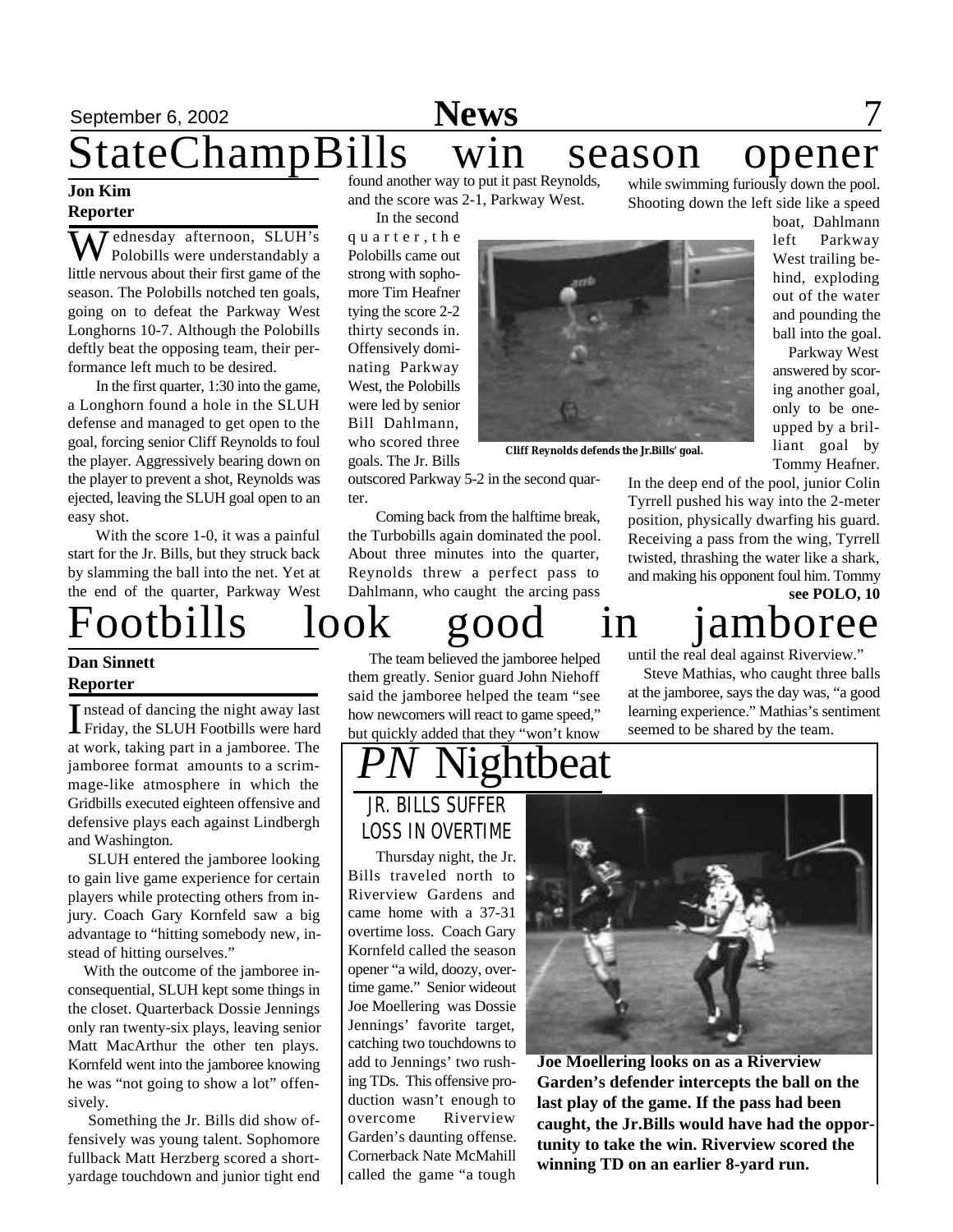# 8 **News** September 6, 2002 **News** September 6, 2002<br>Pelebills snap St. Mary's in opener **David Mueller**

# **Reporter**

The Soccerbills wiped off most of the<br>offseason rust last Tuesday and The Soccerbills wiped off most of the showed they deserve the number two preseason ranking from the *St. Louis Post-Dispatch* in an impressive 6-1 victory over the St. Mary's Dragons. The Jr. Bills, with an overall dominating performance, scored early and kept coming. The victory came from a blend of ingenuity, skill, and the composure to finish plays.

The Jr. Bills scored in the first six minutes when senior captain Matt Kreikemeier tapped an inspirational back heel to junior John Kornfeld, who kept his nerves at bay to slot the ball past the diving keeper into the side netting.

The squad went on to score three more goals in the first half, including an as-close-to-perfect-as-it-gets deadball struck by Kreikemeier to the head of senior forward Adam Twellman, who expertly placed the ball inside the far post.



## **Patrick Meek and Brian Fallon Core Staff**

 $\mathbf{W}$  hen most students at SLUH think about what they did during this past summer, they probably think back to relaxing vacations and hours of leisure time. However, for the members of St. Louis U. High's cross country team, summer was all about getting down to business. After a disappointing eighth place finish at last year's State cross country meet, the Harrierbills felt the need for redemption, and that could begin in no other place than summer.

The offseason began after the first week of school with a team camp, which focused the Jr. Bills on the long summer ahead and the important work that needed to be done.

After several weeks of training by themselves, coach Jim Linhares reconvened with the team for a second week of practice in order to get them ready for the team's trip to Winter Park, Colorado for a

"We were really good at finishing," assistant coach Charlie Clark said regarding the offensive explosion.

 "The highlight of the evening," said head coach Charlie Martel, "was our individual improvisations." Most of the goals came from the creativity of the mid-fielders and forwards.

 "I was pleased with our thought process," said Martel. He went on to stress that "we need to become more consistent...and possess the ball more."

Clark added, "We don't have to be so direct...to be a good team we have to be patient."

Monday, along with solid play starting from the backfield and continuing up to the top, there were standout senior performances. Defender Pat Ferrell shut down St. Mary's top scorer. Utility man Eddie Davis came off the bench to spark the BeckhamBills with multiple scoring opportunities, including a goal. Twellman, along with a two-goal performance, "did a great job of holding the ball up top," and made it easy to run the offense, Martel said.

With all the good things that can be expected of this year's team, Martel said, "I am worried (about our high ranking). I do not want the guys to get inflated." This is an understandable concern since the team is ranked number two in the city, and also has a number seventeen ranking in the national polls. "There are some other teams that could be number two," said Martel, "and Chaminade should be first, but we will have something to say about that later."

Tomorrow the Jr. Bills will take on Gibault at Oerter Park where Martel hopes "we can move the ball with pace... and possess the ball (more)." The Soccerbills look to continue a season which junior Kornfeld thought "started off with a confidence builder, but we need to keep working in practice because we can get a lot better."

# ers look for redemption in '02

week of high intensity training and team building at high altitude.

"(The trip out to Colorado) definitely helped bring the team together," Drew Noblot, one of this year's captains, said, "When you are together for a week, week and a half, you definitely build a lot of team unity."

On Aug. 12, the Singletbills began their formal summer training with two weeks of intense off-speed running.

This year the SLUH cross country team, which will be led by senior captains Kevin Crean, Kyle Gonnerman, Noblot, and Peter Schaefer, looks for its hard work in the summer to pay off in the long run.

Linhares feels confident in this year's squad but acknowledged that "there are some teams that are ahead of us right now."

Despite that, Crean asserted his confidence in the team: "We are out there to win every time."

The Linharesbills hope to do just that

today at the First Capitol Invitational in St. Charles. The top seven will consist of Crean, Noblot, Schaeffer, Matt Killany, juniors Brennan Connor and Andrew Linhares, and stand-out sophomore Alex Muntges. They hope to conquer a tough field consisting of DeSmet, Parkway South, and Fort Zumwalt South.

Please come out and support your Jr. Bills at McNair Park at 4:30 for the varsity race and 5:30 for the junior varsity race. For information about the SLUH cross country team check out their website www.sluh.org/xc/xc.htm.

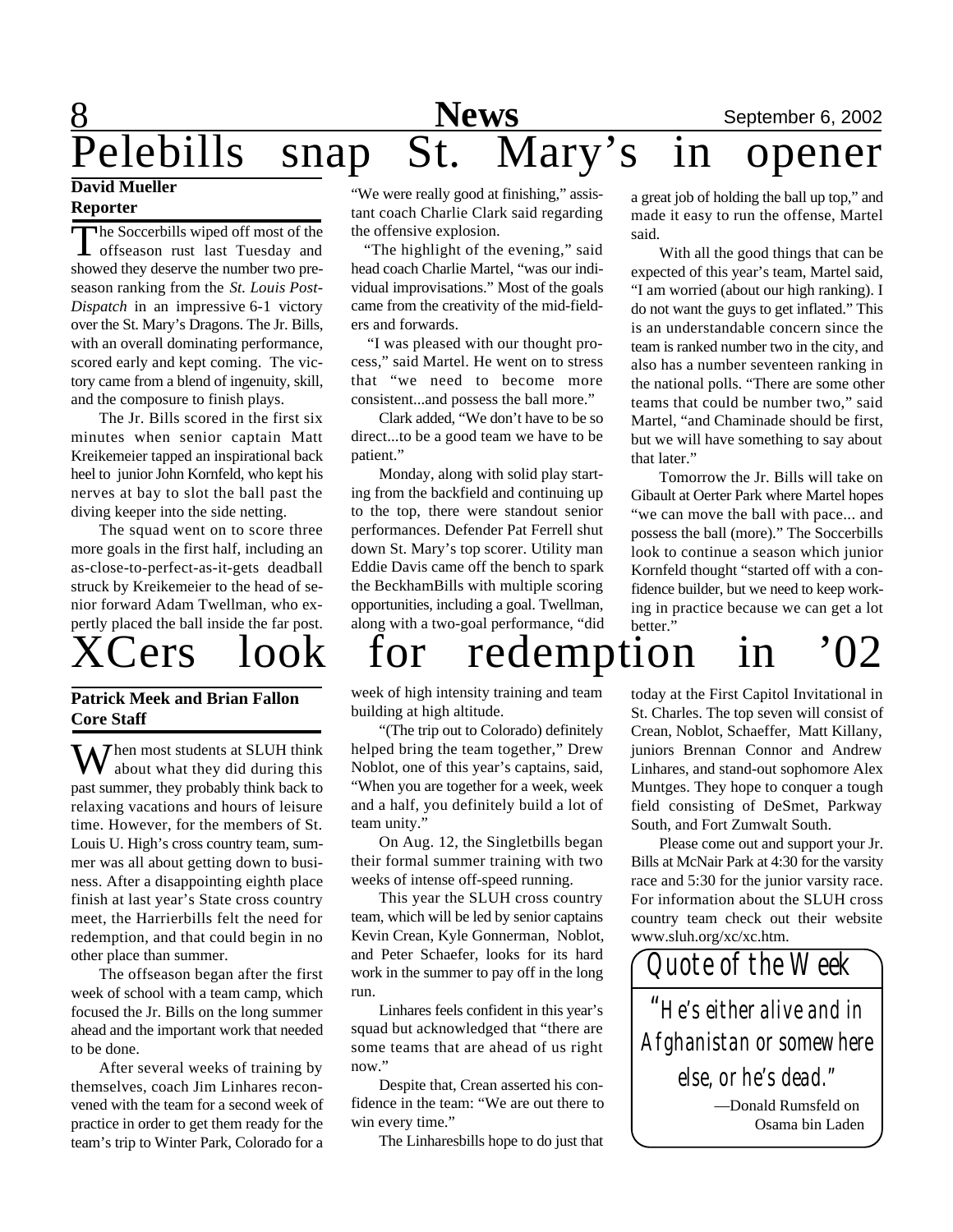# **September 6, 2002 Feature** 9 baseball fields near completion **Rico Bertucci** to play inside our new park."

#### **Reporter**

If we build it they will come" is one of<br>SLUH's hopes as the finishing touches **T** f we build it they will come" is one of are being put on the \$2.2 million state-ofthe-art baseball fields in Forest Park.

You can see them glistening from Highway 40 as they wait to be christened during the upcoming SLUH season. The park's convenient new location, along with next year's experienced team, promises to deliver a top-notch fan experience and should help boost attendance.

SLUH helped construct eight new baseball fields on Aviation Field, including "two first class facilities," according to SLUH President Paul Sheridan, S.J. One will be the new top-rate performance field, and the other will be a high quality practice field.

A joint effort was needed to make these dream fields a reality. SLUH, as well as Boeing-McDonnell and Cardinals Care, made significant contributions to the Forest Park Forever effort. SLUH and Forest Park Forever board member Ted Hellman, '66, helped by Sheridan and varsity baseball coach Steve Nicollerat, headed negotiations.

SLUH received first pick of fifteen

#### **Baseball**

The varsity baseball team won its 12th straight district championship before going on to defeat Chaminade in the sectionals. Unfortunately, the run was cut short by Howell North in the longest quarterfinal game ever—12 innings. "You could just feel that they were playing as hard as they could....they were awesome," said head coach Steve Nicollerat. The team finished the year with a record of 16- 7.

#### **Tennis**

The varsity tennis team won the district title, and placed second in the sectionals. Pat Steinway, '02, went to the state tourney. Said coach Miles Grier, "It was a blessing that our team didn't have any superstars, but worked together as a cohesive unit...The players put their egos behind them and did what was best for the team.

dates for the performance field, which will also be used by Forest Park Community College and other public organizations such as the Public High League.

SL U H 's last baseball season endured e i g h t rainouts, but thanks to the fields' brand new drainage s y s t e m ,



**SLUH baseball's new home.**

and a tarp, "it could rain from eleven in the morning until two in the afternoon and we would still have a legitimate shot at playing a four o'clock game," says Nicollerat.

SLUH's move to a more centralized location comes after twelve years of play at Heine Meine in Lemay. Nicollerat agrees that the new fields are a "win-win situation" but feels an emotional pull toward the field where numerous fond memories were played out. Senior slugger Andy Hecht agrees, saying "There's nothing quite like the atmosphere and character of Meine, but I'm really excited

Fortunately, Nicollerat has promised to schedule a few games there anyway.

> The new park's dimensions are 330 feet down the lines, 380 in the gaps, and 400 in center. Senior pitching ace Tyler "Ferd" Faulstich says, "It is a great park to challenge hitters in." Senior centerfielder Pat Feeney echoed Faulstich, saying, "I've got plenty of room to track down fly balls."

 As for next year's Basebills, 16 of 23 will be returning, which Nicollerat believes "speaks well for this year." After a twelve-

inning nail-biter in the quarterfinals last year, the team is hungry for this season and Nicollerat is "more than a little excited," for the upcoming season.

# **ANNOUNCEMENTS**

### **Close Up 2002**

 Sunday, February 2, 2003 through Thursday February 6, 2003

Students: get an opportunity to see firsthand the events that shape our national government. This trip also includes tours of various sites of our nation's capital along with interaction with fellow students throughout the nation. If you are interested in government and politics at the national level, then this would be the trip for you. If interested, see Mr. Wilson during activity period during the Activities Fair on Tuesday of next week.

Mark your calendar for the following college fairs: Colleges That Change Lives Fair, Tuesday, September 10; Lutheran College Fair, Sunday, September 22. Consult the bulletin board outside the Counseling Office for more details and other off campus events.

Attention Juniors and Seniors: SIU-Carbondale invites any students interested in Aviation/Professional Pilot programs to visit their campus on Saturday, October 12. Transportation provided by American Airlines. Please stop by the Counseling Office for details.

#### **Lacrosse**

The lacrosse team suffered a disappointing loss to CBC in the first round. "We had the chance to lose to DeSmet in the finals. We definitely should've gone farther than we did," said defenseman Grant Menges.

#### **Track and Field**

In track, 2002 grads Tom O'Brien, John Parr, Pat Leinauer, and Reid Heidenry, seniors Peter Schaefer and Kevin Crean, and junior Steve Nagel went to the state competition. Heidenry placed fifth in the high jump, and Parr took eighth in the 3200-meter run. O'Brien claimed seventh in the 800-meter run and eighth in the 1600-meter run. The 4x800 relay team made sixth. The team consisted of Crean, O'Brien, Parr, and Schaefer. "It all came together in the last two days," said Crean.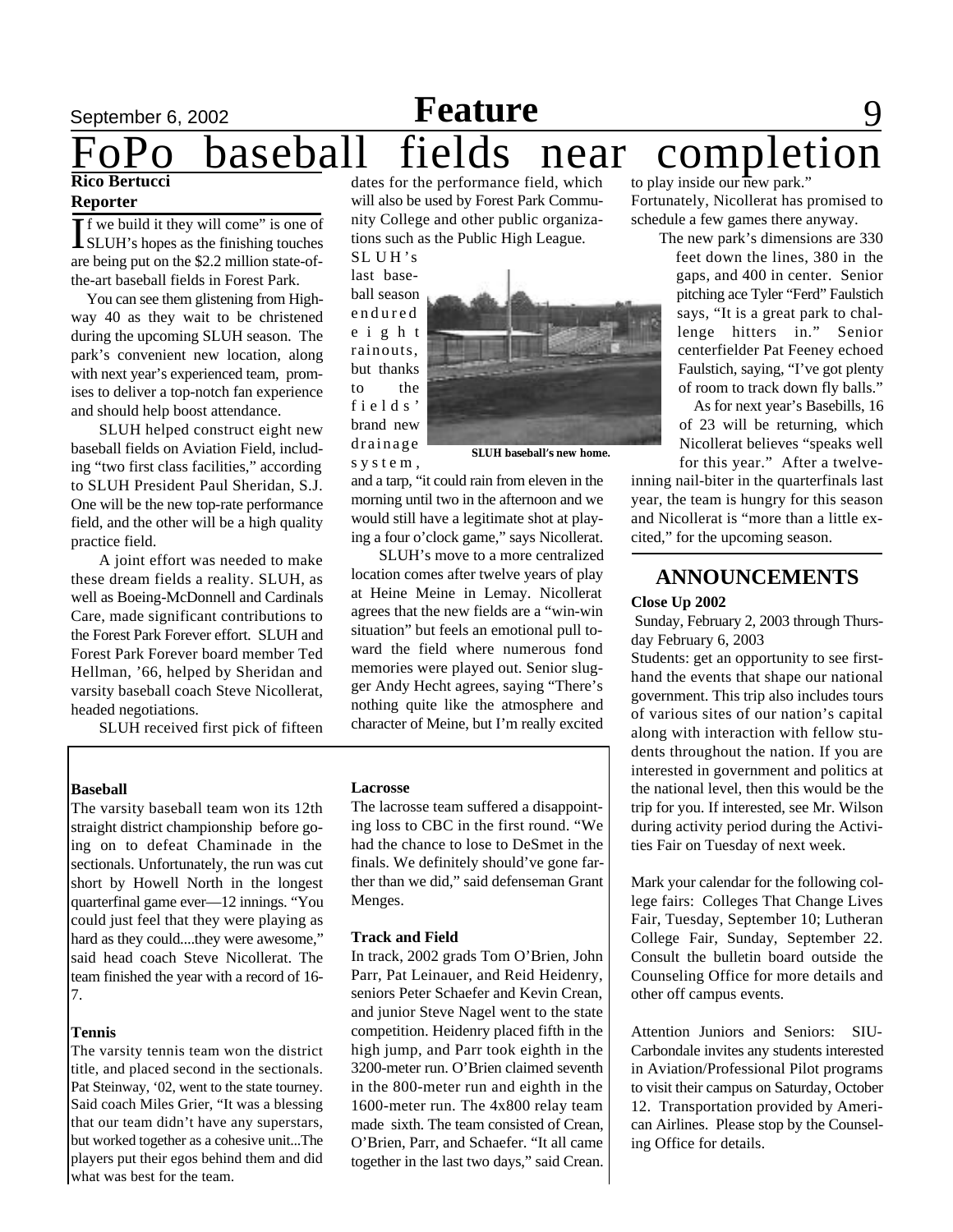# 10 **News** September 6, 2002 Rifle team hopes to reload chambers for  $\overline{\text{ new season}}$   $\parallel$ <sup>(trom /)</sup><br>Heafner, seeing an opening in the Long-

# **Chris Seals Reporter**

L ast year the Riflebills had an almost flawless record. The varsity team came out on top in every regular match against local rifle teams. In the national NRA Championships, SLUH finished in third place. Over spring break, SLUH sent Chris Seals, Scott Isaak, and Giles Walsh to represent the team in the National Junior Olympics in Colorado Springs. To finish up the year, Walsh, Isaak, Seals, and sophomore Kevin Gentsch traveled to Atlanta to compete in the National Junior Rifle Olympics for air rifle, in which the team won second place in the scholastic division, missing gold by nine heartbreaking points.

Currently, a few team members and coach Will Bresnahan are preparing the range for training freshmen. Over the summer, Bresnahan obtained brand new guns for the freshmen, replacing the 50-yearold Winchesters used by last year's freshmen.

Other new additions to the rifle range

include a simply stunning SLUH-blue paint job on the gun rack, sound tiles to absorb some of the harsh sound, gorgeous new white-blue pillars, and some new lighting.

The Rifle team would like to extend an invitation to all interested freshmen to come to the rifle range next week any day Tuesday through Friday. No previous experience is needed. Cost is simply 50 cents for one round of 25 shots. Also look for the blue rifle ads posted in freshmen homerooms for more information. Come be a part of this championship rifle club!

They are also looking for sophomores. Last year, freshman Matt Winkler showed the shooters just how valuable and crucial a rifle manager can be to a team. He will remain the varsity manager, but now the freshmen are in need of a manager. The job is available to any sophomore who can stay Tuesdays and Thursdays after school until 5:30 and occasionally come with the team on weekend trips throughout Missouri and Illinois. Come down to the range if you'd like more info on the job.

# POLO

### (from 7)

horn defense, blasted through, and found the pass by Tyrell through the net the reaching hands of the defenders. Treading waist high out of the water, Heafner snatched the ball out of the air and snapped it in over the clueless goalie's head. The third quarter ended with the score 9-5 for the Jr. Bills.

Despite their victory, the Waterwingbills were disapointed with their performance. Captain Heafner said, "One of the main fears this year was our ability to score goals, but with this game you can see our team is quite capable." But he added, "A lot of things went wrong. Our defense fell apart, and (Parkway West) definitely shouldn't have scored seven goals." Throughout the game, the Polobills gave up many goals that should not have even had a chance of occuring, but captain Mark Gloeckler said, "Towards the end of the game our playing had improved markedly."

Bill Dahlmann, who scored an impressive four goals, commented, "We didn't play that badly, but we can always play better."

And, as coach Paul Baudendistel simply put it, "It was a first game."

# BONUS TIME

### (From 1)

Instructional Council over the summer and reviewed by the heads of the academic departments. Soon Schenkenberg will make a final decision on the plan, with the help of Assistant Principals Eric Clark, Mark Michalski, and Art Zinselmeyer. She noted, "I do want to get students' input, so that may hold it up just a little bit."

The proposal has received mixed reviews among teachers and students. Social Studies department chair Peggy Pride thinks the change could help students, but asks, "If we dismiss students after one hour, where are they going to go?" Since the library and classrooms will likely be

used for testing, she thinks there could be a problem with excess noise in the hallways.

English department chair Chuck Hussung expressed his approval of the plan. "The beauty of this is that I can give just as challenging an exam, and my students are likely to do better because they have more time to get it done.... The benefit is good and the cost is relatively minor."

Mark Tychonievich of the Foreign Language Department is less enthusiastic, due to the skill-based nature of the foreign language classes. "The extra time wouldn't enhance the students' performance.... It's not something that would help us," he said.

The Theology department chair, Allen Boedeker, took a neutral stance on the issue. He said, "If the rest of the faculty decides that that's the best for the students, then I don't have any problem with that at all."

While many students seemed to like the idea of more time, it was not a unanimous feeling. "Some people need more time to finish their exams, I understand that. Other people that don't really shouldn't need it," said senior John Stathopulos.

Junior Preston Reeve added, "I don't really think we need to change anything. It seems to be working fine now."

Schenkenberg plans on surveying some homerooms next week for more student input.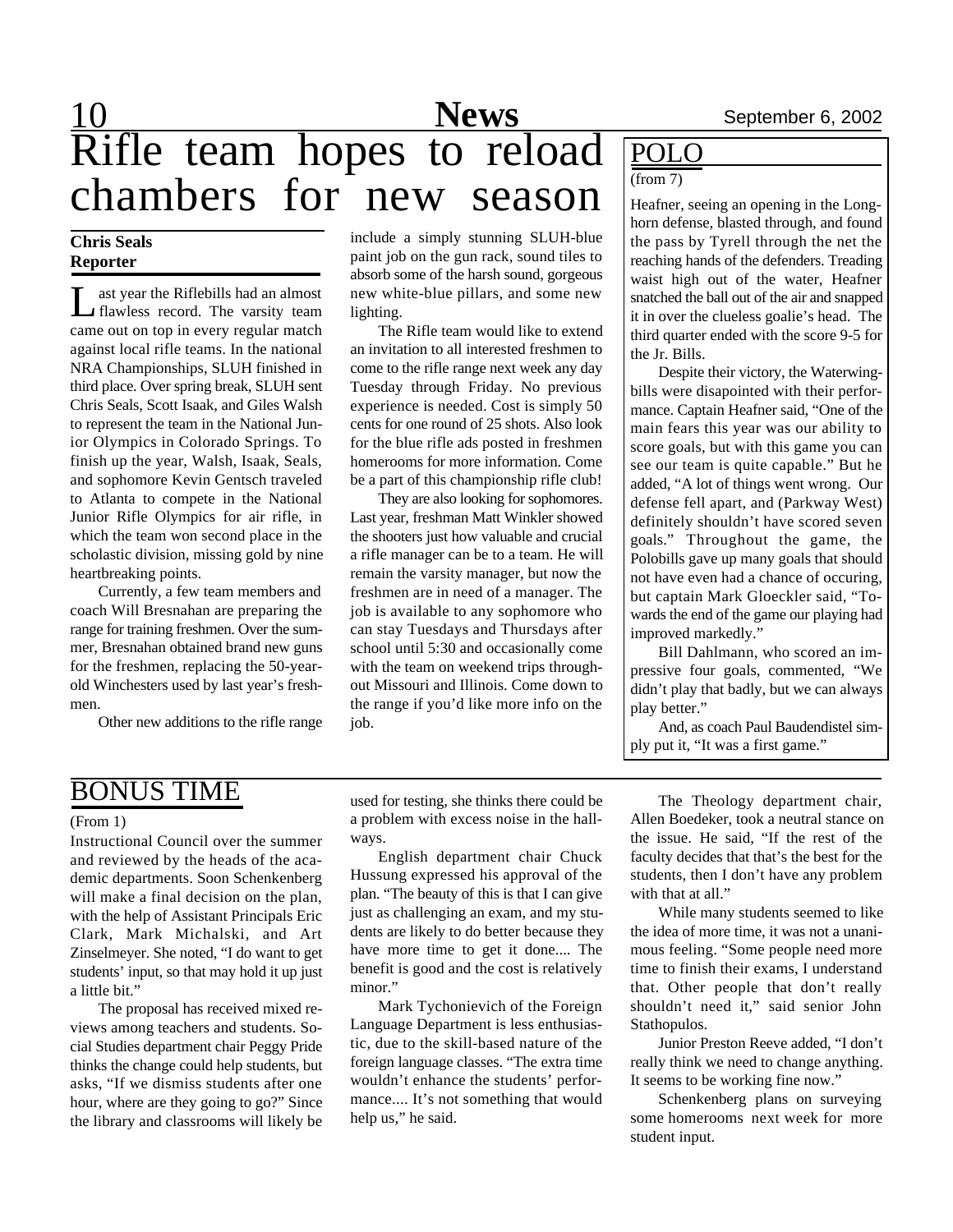# September 6, 2002 **Feature** 11

# Quinn packs up poetry books, heads to Bolivia *English teacher spends 7 weeks traveling, learning Spanish*

## **Charlie Hall Reporter**

"I wore the same damn sweater every day," said Terry Quinn of the cool weather in Bolivia, where he spent seven and a half weeks of his summer studying Spanish and traveling the countryside.

After first visiting and doing service work in Bolivia in the summer of 2000, Quinn decided he wanted to see more of South America and polish up his Spanish language skills. Having volunteered at an orphanage and taught English at a woman's prison in 2000, Quinn felt that "I would be a much better volunteer if I had a better command of the language."

He left the States in early June and spent his first three and a half weeks in Bolivia biking and "staying in...cheap dives."

The highlight of his biking trip was traversing the infamous Unduavi-Yolosa highway, a 70-year-old Bolivian trail notorious for being the "world's most dangerous road." The road snakes forty miles from the capital city of La Paz into the Andes Mountains and down into the jungle. There are no guardrails on the road, and thousand-foot drops are common. Although it is a one-lane passage, buses and cars travel in both directions. During Quinn's trip, fifty people were killed in two bus accidents.

Quinn, along with an American friend who was just finishing up volunteer work, "did (the road) in segments, took pictures, stopped for tea." With a support vehicle following, Quinn "really went into (the ride) planning on giving up," but he finished the trip, saying " I biked as far in that day as I had ever biked in my life."

Although there are middle class families in Bolivia, poverty is an evident part of life. "It's a complicated affair because you're traveling in places whose economic disparity makes (such travel) possible. It puts you in an uncomfortable position, but I think it's a reminder of the

reality of the world," Quinn explained.

Quinn spent the remaining four weeks of his stay in Bolivia attending the Academia Latinoamericana to study Spanish. In small, intimate classes of three, Quinn and fellow classmates, mostly college students, studied Spanish four to six hours every day.

During this study period, he stayed with a host family, a retired couple, in the small, diverse city of Sucre. Most of the

*"It's a complicated affair because you're traveling in places whose economic disparity makes (such travel) possible. It puts you in an uncomfortable position, but I think it's a reminder of the reality of the world."*

immediate family lived nearby. Sucre is one of Bolivia's capitals, an old city of "white-washed buildings with wrought iron balconies, orange tile roofs, a big public square, and a cathedral... It's a fun town, a very young town," noted Quinn.

His days at the school reminded him of grade school. "I rode the bus in the morning with all the other kids," Quinn recalls smiling, "except I was the tallest."

When he didn't take the bus, Quinn walked for 25 minutes to the university. "I loved my walk to school...walking down the hill and looking out over the city at the church steeples and the backdrop of the mountains was probably the most beautiful part of living there."

Quinn was impressed by his profes-

sors, describing them as "great, interesting people." Most professors have degrees in other fields, but turn to teaching because of Bolivia's poor economy.

Quinn was impressed that the teachers would "hang out" with students and take their relationship outside of the classroom.

Quinn was also pleased with his studies, saying his Spanish is "coming along," although he admitted there "were some funky language moments." One Saturday night at a bar he sat down with some friends to check out a Brazilian band. "On my right I had some friends from Canada and Switzerland...speaking French, then a bunch of guys from school sat down on the other side, so on the left I had guys speaking Spanish, and then there was...a German woman across the table, so when I spoke to her it had to be in English."

At the bar, Quinn also enjoyed a Portugese cover of Cat Stevens' "Wild World," noting, "It was very good."

Quinn said that he "definitely felt like an outsider" in Sucre, but he never felt "unsafe, or unwelcome...people were remarkably warm and hospitable."

His trip ended when he returned to St. Louis on July 25. He wants to cross the equator again when he gets a chance: "My plan would be to travel some more. I'd love to see Argentina and Chile." Quinn added that he prefers to spend most of his time in one place, "rather than hop around and be a tourist."

Before returning to South America, though, Quinn plans to volunteer for the South American community in St. Louis, which he also hopes will help maintain his Spanish.

The next time he returns to South America, he would like to volunteer for a month or two. He is not certain what kind of volunteer work he will be doing, because he "lets the people there decide."

Summarizing his experience, Quinn said, "Funky language moments are great, but I spoke way too much French and English."